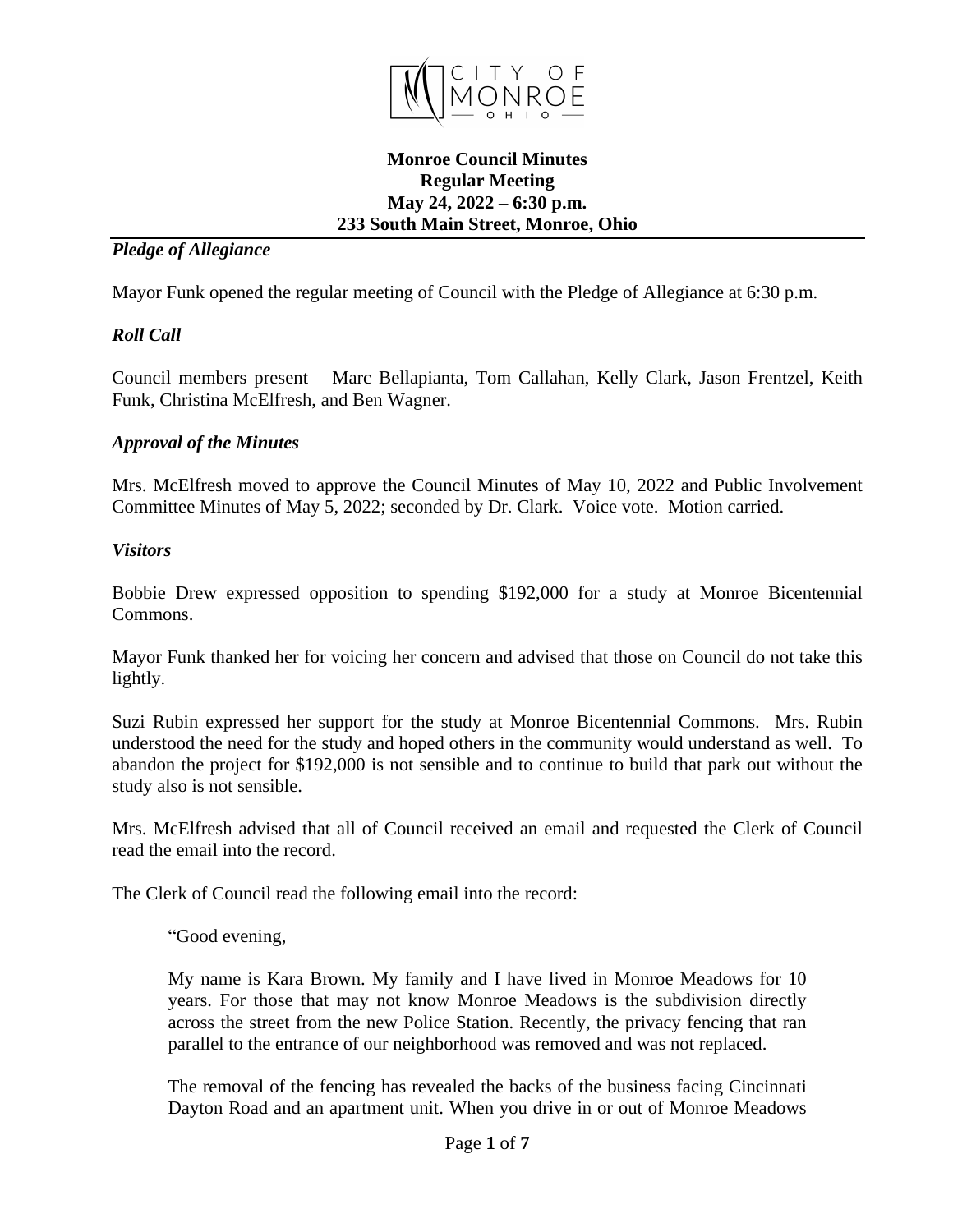

the land behind these businesses is adjacent to the entrance and what you see when you enter or leave. Unfortunately, the backs of the businesses and rentals house a number of dumpsters, piles of debris, a trailer, a boat, and a number of other unsightly materials including an old toilet.

This is the entrance to our neighborhood, the place we call home, and it is not very welcoming. I understand that the estimate to replace the fencing was a large expense, however, the removal of the fence directly impacts the value of our neighborhood and potentially, the homes in it.

If this was a new neighborhood in Monroe, I am certain the eye sores I described would most certainly be hidden in an attempt to attract new home buyers. I ask, kindly, that the same courtesy be given to the residents that currently live there.

I appreciate your time and any solutions that might be offered.

Kara Brown"

Mrs. McElfresh added that along with the email were photographs of what that property looks like and asked Mr. Brock for suggestions on this issue.

Mr. Brock stated that the City should not have been maintaining the area when the homeowners association for that subdivision no longer existed. Council agreed with Mr. Morton in that the fence should not be replaced. The property owners in the subdivision could petition the City for replacement of the fence and we could then assess them for it. With respect to what is behind the businesses, Code Enforcement will be looking into this.

Law Director Callahan advised that there are certain improvements that the City has the statutory authority to make and assess. This doesn't appear it is a public improvement and while he doesn't believe the City has the statutory authority to assess for a fence, he will look into it further.

### *Committee Reports*

Mr. Frentzel reported the Finance Committee met and 2021 has been closed out and December 2021 and January 2022 Finance Reports will be before Council at the next meeting. In addition, the Committee is considering new reports to make for easier reading and understanding. Mr. Frentzel further reported that the Committee reviewed the trash rates following receipt of bids through the Center for Local Government consortium.

# *Old Business*

**Ordinance No. 2022-04.** An Ordinance repealing Chapter 1028 known as Comprehensive Stormwater Management and amending and supplementing Chapter 1028. (Second Reading – Tabled May 10, 2022)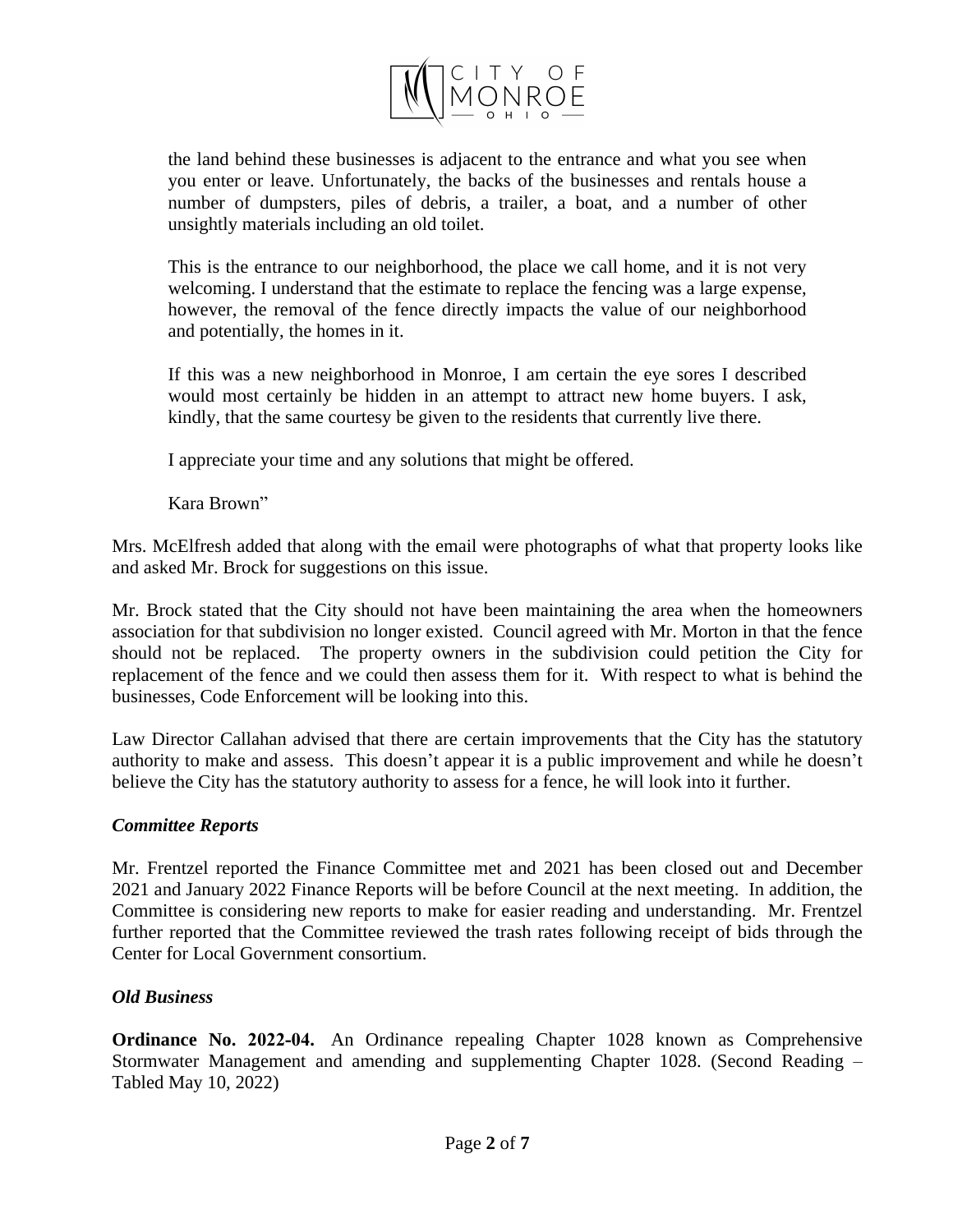

No action taken on Ordinance No. 2022-04.

**Ordinance No. 2022-06**. An Ordinance amending and supplementing Exhibit "1" of Emergency Ordinance No. 2022-01 to increase the number of positions for Public Works Administrative Assistant, establish the positions and pay range of Finance Administrator, Battalion Chief, and EMS Coordinator. (Second Reading)

Mrs. McElfresh moved to suspend the rule requiring the reading of Ordinance No. 2022-06 on two separate days, authorize its adoption on the second reading, and have it read by title only; seconded by Mr. Bellapianta. Voice vote. Motion carried.

The Clerk of Council read Ordinance No. 2022-06 by title only.

Mrs. McElfresh moved to adopt Ordinance No. 2022-06; seconded by Mr. Frentzel. Roll call vote: seven ayes. Motion carried.

### *New Business*

**Emergency Resolution No. 23-2022**. A Resolution accepting the lowest and/or best bid for the 2022 Asphalt Resurfacing Program, authorizing the City Manager to enter into a contract with John R. Jurgensen Co. for said Program, and declaring an emergency.

Mr. Morton reported this is for the overlay paving of Bendel Drive, Amity Lane, and Dorothy Lane, repairs to berms along State Route 63, and repairs in the Tall Oaks Subdivision. He noted that the bid came in significantly under budget.

Mrs. McElfresh moved to suspend the rule requiring the reading of Emergency Resolution No. 23- 2022 on two separate days, authorize its adoption on the first reading, and have it read by title only; seconded by Dr. Clark. Voice vote. Motion carried.

The Clerk of Council read Emergency Resolution No. 23-2022 by title only.

Mrs. McElfresh moved to adopt Emergency Resolution No. 23-2022; seconded by Dr. Clark. Roll call vote: seven ayes. Motion carried.

**Emergency Resolution No. 24-2022**. A Resolution authorizing the City Manager to enter into an agreement with Fishbeck for professional engineering services to perform a hydrology study at Monroe Bicentennial Commons and declaring an emergency.

Mr. Morton explained that a hydrology study will address the drainage needs and concerns at Monroe Bicentennial Commons. Mr. Morton introduced Allen Aspacher and John Peace with Fishbeck Engineering. He advised that Fishbeck does a majority of our stormwater engineering such as plan review when drainage calculations are submitted and rewriting our stormwater ordinance and management plan. Mr. Morton stated that Fishbeck was chosen due to their knowledge of our stormwater needs and concerns.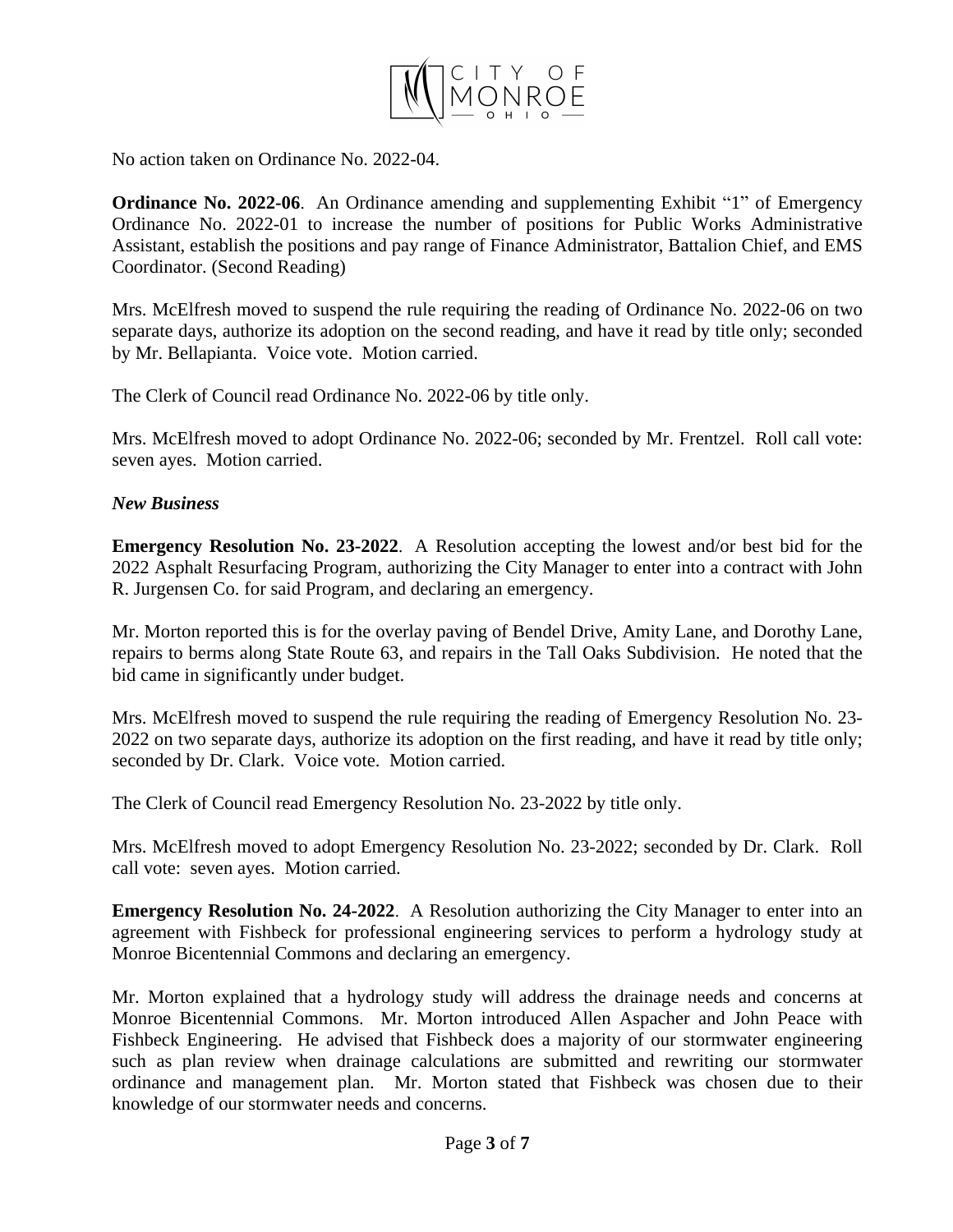

Mr. Morton informed Council that what has been constructed at Monroe Bicentennial Commons would not need to be torn down regardless of whether or not Council approved the hydrology study. For future development, this study is necessary to determine what is underground and the type of drainage system that may need to be constructed.

Mr. Morton confirmed Mrs. McElfresh's understanding that the lake that was there required water to be pumped in from the river to maintain it and there has been construction and deconstruction with that property since 1922 where there is alot buried under the land. The City doesn't know where it is and what it is until we have a study performed. Mr. Morton added that the area where the swimming pool used to be was all filled in prior to the City taking ownership and he has no knowledge of what was done to mitigate that.

Mr. Morton advised that during phase 1 the concrete was designed to drain into the tree wells and it was realized after the concrete was finished that there is so much concrete under the tree wells they could not bust through it.

Mr. Wagner stated that he was on the property and when it began to storm those tree wells turned into small ponds and the concrete is still slippery. Mr. Wagner asked if there is a recommendation for a drainage system if that and the removal of anything underneath the land would increase the price of the park even further. Mr. Morton advised that it would. Mr. Wagner understood the need for the study, but there is a lot of issues that could potentially grow from this.

In response to Mr. Wagner's inquiry, Mr. Brock replied that the cost of the study is within the amount budgeted for the area in 2022.

Referring to Mr. Morton's point, Mayor Funk noted this may change the plan for the area. Mayor Funk asked if the City has looked at other options. Mr. Morton stated that because of the magnitude of this project he feels this is the best route to take. There is 40 acres that we are surveying and we may need a lift station or permit from the Army Corps of Engineers to drain the water into the river.

Mayor Funk agreed with Mrs. Rubin's point that it is a drop in the bucket compared to the scale of the project; however, what it could tell us is that the drainage system could be \$3.6 million. Realizing it may not cost that much, Mayor Funk always defers to staff as they are the experts in this, but if he is not presented with three options and receives a recommendation on which option to take, that is where he has a problem.

Mayor Funk is a proponent of Monroe Bicentennial Commons, but when he refers to other options there may not be any options to fix the drainage and questions whether \$6 million could be better spent somewhere else in the City.

Mr. Aspacher explained that they plan to investigate the subsurface soil and that is not just the concrete. We will be able to come back to Council with options and will not just have one option.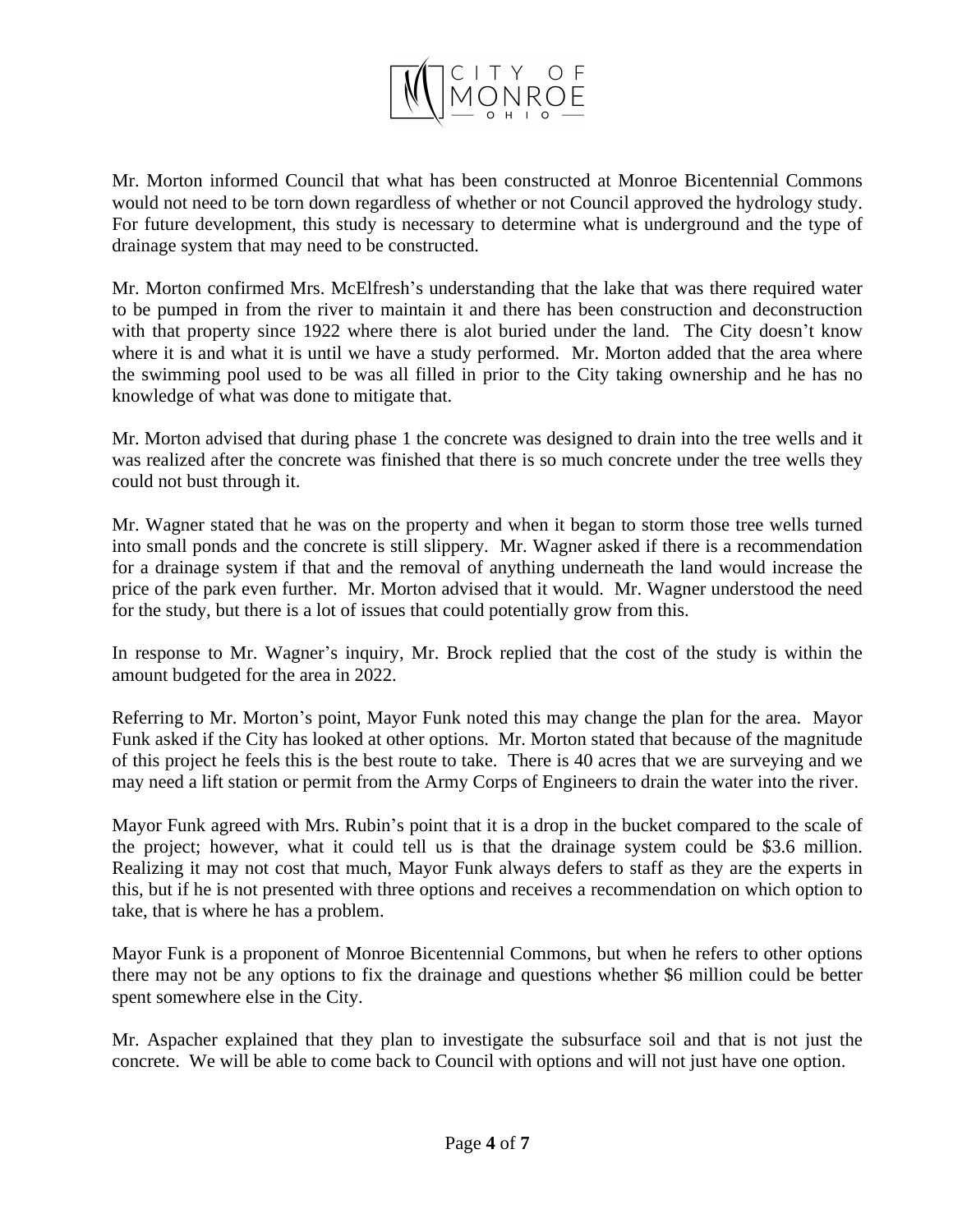

Mr. Frentzel felt that the study will give us the knowledge that may be easily solved or determine that we need to spend the money in a different area of the City.

Mr. Callahan felt that the work could be completed in-house rather than having a study performed.

Mr. Morton advised we cannot even put in two more playgrounds because of the drainage. You need to give the water an outlet and we can't even cut a swale to put it into the river. This study may show that we can put it in the lake. Mr. Morton indicated there may be all types of solutions that is cheaper, but without the study we do not know what they are.

Mr. Aspacher explained the study will cover all of the property to show what is underground and without it everything is a guess. This could be accomplished in steps and some areas may drain into the ground and some areas may not drain. There is a floodplain on this ground.

Mr. Callahan did not understand why you always have to have someone else tell you what to do. We have all of this equipment and all of these employees and he didn't understand why Public Works could not dig a trench. He could not imagine spending all of this money when the City has the staff and the equipment.

Dr. Clark was of the opinion that it does not benefit the City in any way to try and piece meal and do it ourselves. She is disappointed that Council has been put in this position because this type of study should have been performed prior to building phase 1. She understands the need for the study because we cannot proceed without it.

The majority of Council agreed with Mr. Wagner that this should have been performed in the beginning. The park is going to be beneficial to the community and right now it is barely usable.

Mr. Callahan felt that Council needs more options to choose from.

Mayor Funk would like a decision to be made if the City continues with Monroe Bicentennial Commons or should investments be made in other park land.

Mr. Frentzel is not pleased that we didn't do this three or four years ago, but the study will give us a plan to determine the future development. He prefers to do the study all at once.

Mr. Callahan asked how much concrete was run into when the restroom and pipes where put in. Mr. Morton replied it was a massive amount and even with very large equipment they couldn't get it all out as some of it was six or seven foot deep.

Mr. Frentzel asked Mr. Brock if ARPA Funds could be used for this study. Mr. Brock did not know, but would find out.

Mr. Callahan noted that nothing has been done about the drainage at Monroe Community Park.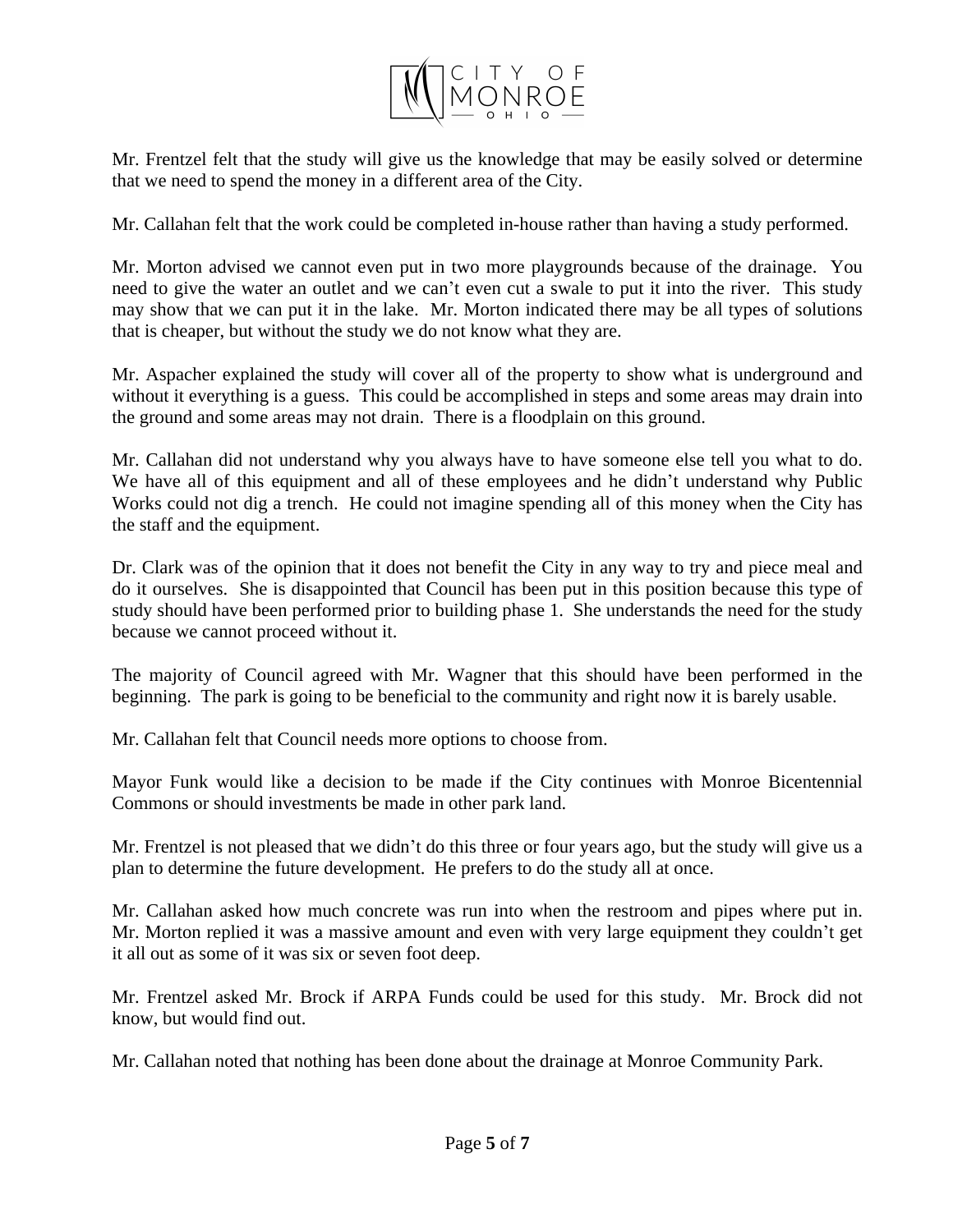

Mrs. McElfresh asked if other pricing from other firms for this study was obtained. Mr. Morton replied that he did not as it is not required for professional services.

Mr. Aspacher advised that a lot of this work is sub consultant work for us and we did talk to several other companies for this.

Mrs. McElfresh moved to consider this the first reading of Resolution No. 24-2022 and have it read by title only; seconded by Mr. Frentzel. Voice vote. Motion carried.

The Clerk of Council read Resolution No. 24-2022 by title only.

Mrs. McElfresh moved to approve the first reading of Resolution No. 24-2022; seconded by Dr. Clark. Roll call vote: five ayes; two nays (Bellapianta and Callahan).

**Ordinance No. 2022-07**. An Ordinance amending and supplementing Ordinance No. 2021-56, otherwise known as the permanent appropriations ordinance, to meet current expenses and other expenditures of the City of Monroe, during fiscal year ending December 31, 2022.

Mr. Brock referred Council to the summary included in the Council packet if anyone has any questions.

Mrs. McElfresh moved to suspend the rule requiring the reading of Ordinance No. 2022-07 on two separate days, authorize its adoption on the first reading, and have it read by title only; seconded by Mr. Frentzel. Voice vote. Motion carried.

The Clerk of Council read Ordinance No. 2022-07 by title only.

Mrs. McElfresh moved to adopt Ordinance No. 2022-07; seconded by Mr. Wagner. Roll call vote: seven ayes. Motion carried.

**Consideration of Motion** authorizing the expenditure of \$44,314.00 to CDWG for Mobile Data Terminals for the Department of Police.

Mrs. McElfresh moved to authorize the expenditure of \$44,314.00 to CDWG for Mobile Data Terminals for the Department of Police; seconded by Mr. Bellapianta. Voice vote. Motion carried.

**Consideration of Motion** requesting a hearing for a D1 Liquor Permit to Main Street Marathon 176 located at 595 South Main Street.

No action taken.

**Consideration of Motion** requesting a hearing for a D5I Liquor Permit to Sebastian LLC No 1 located at 1420 Hamilton Lebanon Road.

No action taken.